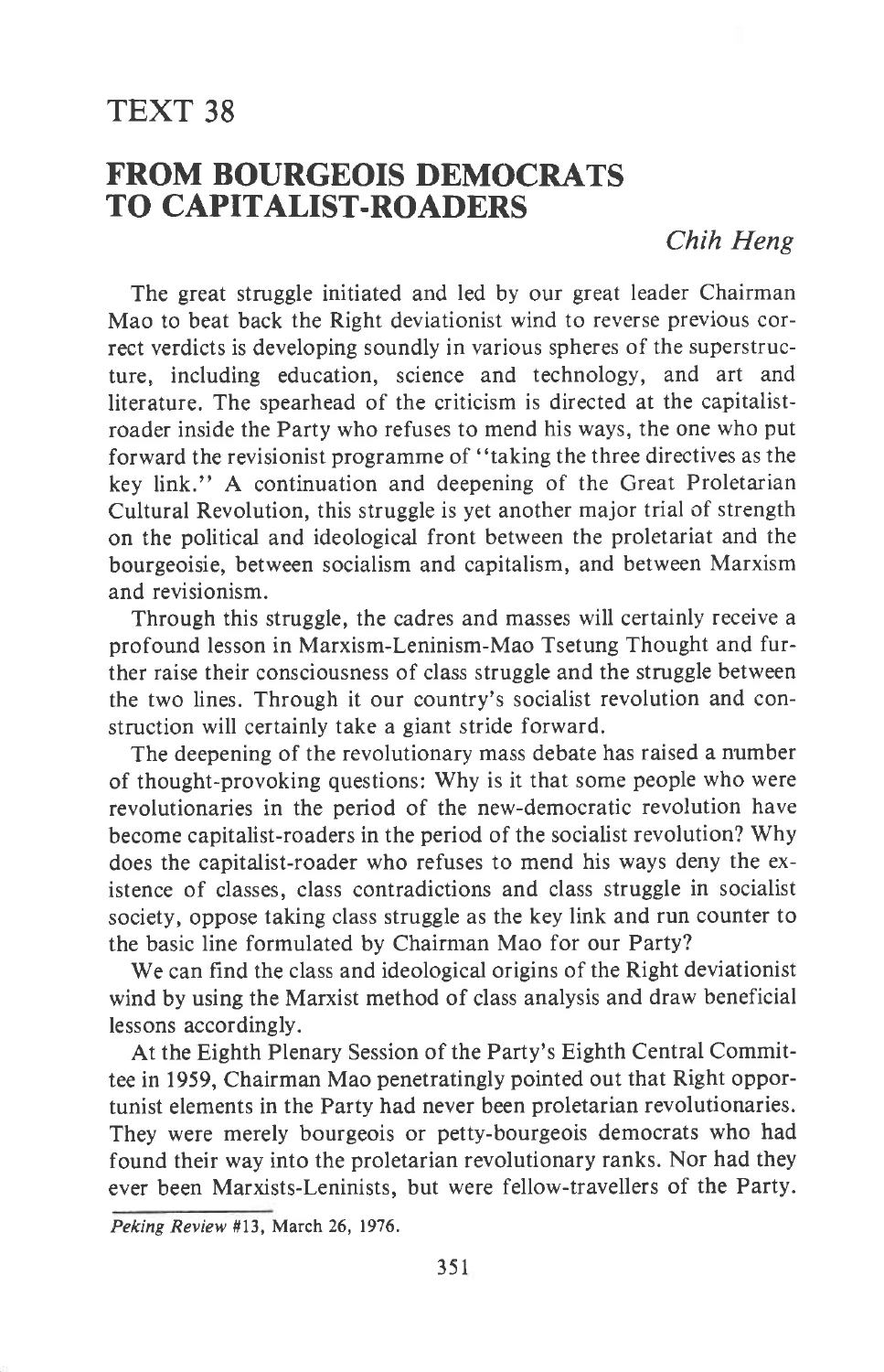The capitalist-roader in the Party who refuses to mend his ways is also one of this kind. When he and other such people joined the proletarian revolutionary ranks, they brought with them the ideology of bourgeois democracy. When they accepted to varying degrees the Party's minimum programme, that is, the programme of the new-democratic revolution, they did not associate it with the Party's maximum programme, that is, the winning of socialism and communism. They do not understand the Party's maximum programme, nor are they prepared to work for its realization. In other words, their world outlook is not a proletarian communist world outlook but a bourgeois one. Furthermore, this bourgeois stand and world outlook have not been remoulded in the course of protracted revolutionary struggles. When the revolution advanced from the stage of the new-democratic revolution to that of socialist revolution, their ideology failed to keep pace with the revolutionary advance. On the contrary, although they had physically entered socialist society, ideologically they were still in the stage of the democratic revolution. This determined their inevitable conflict with and even opposition to the socialist revolution. The bourgeois democratic stand and world outlook represent the bourgeoisie and are the class and ideological origins of the Right deviationist wind to reverse correct verdicts.

The new-democratic revolution and the socialist revolution led by the Chinese Communist Party are two revolutionary stages whose character, targets and tasks are essentially different. The former took place in'the old China of semi-colonial and semi-feudal society. The principal contradiction it aimed to resolve was the contradiction between the masses of the people including workers, peasants, the petty and national bourgeoisie on one side and imperialism, feudalism and bureaucratcapitalism on the other. Therefore, it was anti-imperialist and anti-feudal bourgeois democratic revolution in character. Its task was to strive under the leadership of the proletariat to overthrow the rule of imperialism, the feudal landlord class and the bureaucrat-comprador bourgeoisie in China, and to lead the revolution to socialism.

With the victory of the new-democratic revolution, the character and principal contradiction of the Chinese society changed. The contradiction between the proletariat and the bourgeoisie became the principal contradiction in our country. This contradiction not only exists in society at large but is also reflected in the Party. The socialist revolution we are carrying out is a revolution waged by the proletariat against the bourgeoisie and all other exploiting classes. The spearhead of the revolution is directed mainly against the bourgeoisie and against Party persons in power taking the capitalist road. Its task is to replace the dictatorship of the bourgeoisie with the dictatorship of the proletariat, use socialism to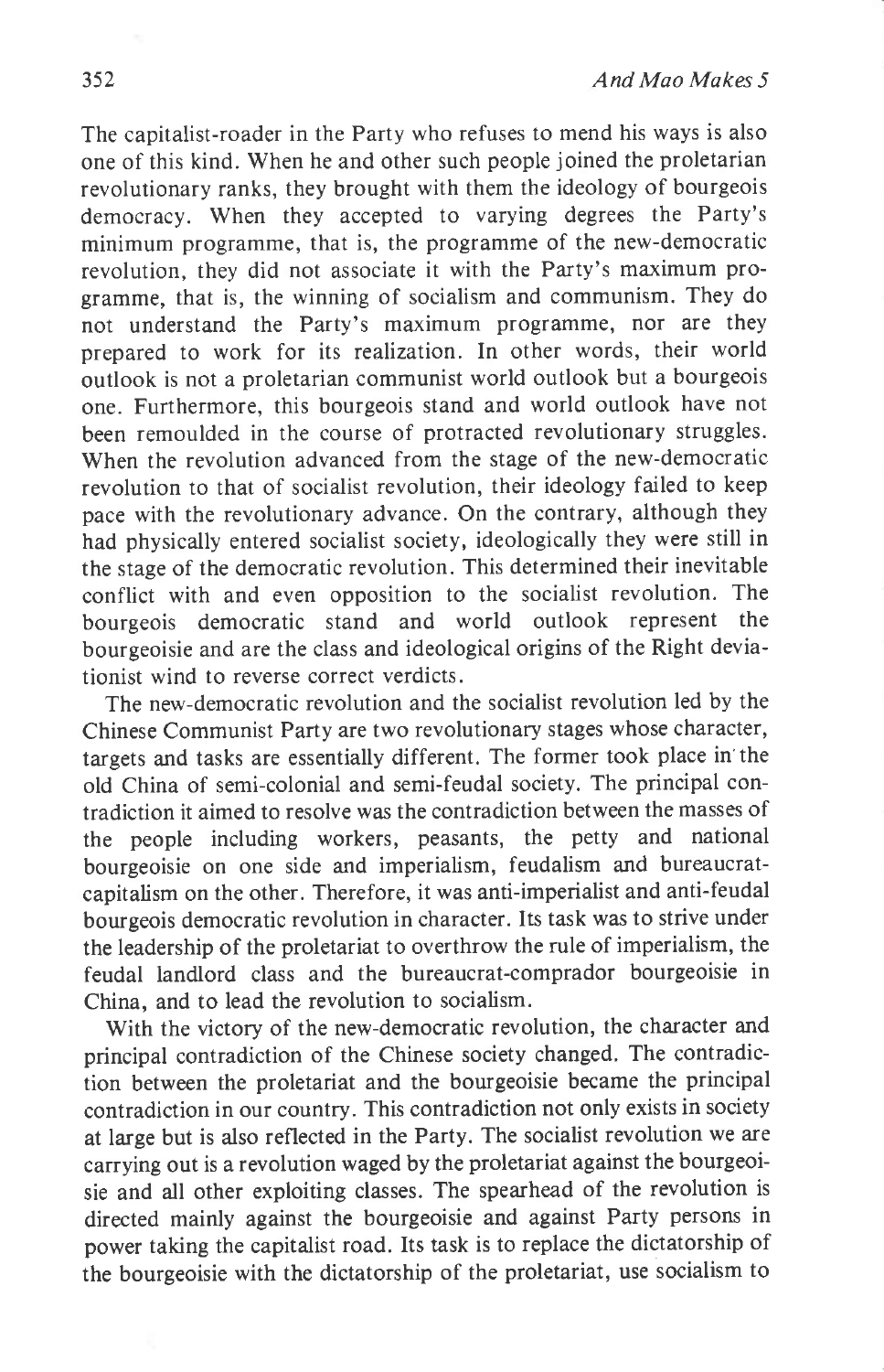defeat capitalism, and through protracted class struggle gradually create conditions in which it will be impossible for the bourgeoisie to exist, or for a new bourgeoisie to arise, and finally eliminate classes and realize communism. The founding of the People's Republic of China in <sup>1949</sup> marked the beginning of the socialist revolutionary stage.

If one's ideology still remains at the old stage and views and treats the socialist revolution from the stand and world outlook of bourgeois democrats, one will become a representative of the bourgeoisie, <sup>a</sup> capitalist-roader and a target of the socialist revolution.

After the victory of the new-democratic revolution in China, the ideology of some people in the Party remained at the stage of the democratic revolution and they did not want to continue the revolution along the socialist road. Isn't this true of the capitalist-roader in the Party who refuses to mend his ways? He and his followers are afraid that the socialist revolution will bring them under fire and will affect private ownership, bourgeois right which they cherish, the traditional ideas they want to uphold and their bourgeois class stand and world outlook. They therefore become representatives of the bourgeoisie. The deeper the socialist revolution goes, the sharper becomes the contradiction between them and the revolution and between them and the workers and poor and lower-middle peasants who persevere in continuing the revolution. As the socialist revolution moves forward, they fall back and oppose revolution.

It is precisely the capitalist-roader refusing to mend his ways who opposed agricultural co-operation and the people's commune and supported "the fixing of farm output quotas for individual households with each on its own." Later, he set himself up against the Great Cultural Revolution and suppressed the revolutionary mass movement, and now made every effort to reverse correct verdicts and restore capitalism.

Chairman Mao has pointed out: "Revisionism is one form of bourgeois ideology. The revisionists deny the differences between socialism and capitalism, between the dictatorship of ihe proletariat and the dictatorship of the bourgeoisie. What they advocate is in fact not the socialist line but the capitalist line." (Speech at the Chinese Communist Party's National Conference on Propaganda Work.)

In terms of ideology and class origin, the bourgeois class stand and world outlook are in accord with revisionism. Opportunism, or revisionism, is a faction and school of thought in the workers' movement which represents the interests of the bourgeoisie. Its special feature is betrayal of the fundamental interests of the proletariat and capitulation to the bourgeoisie. Revisionists invariably preach class conciliation, the dying out of class struggle and the theory of productive forces from a bourgeois class stand. They invariably use these revi-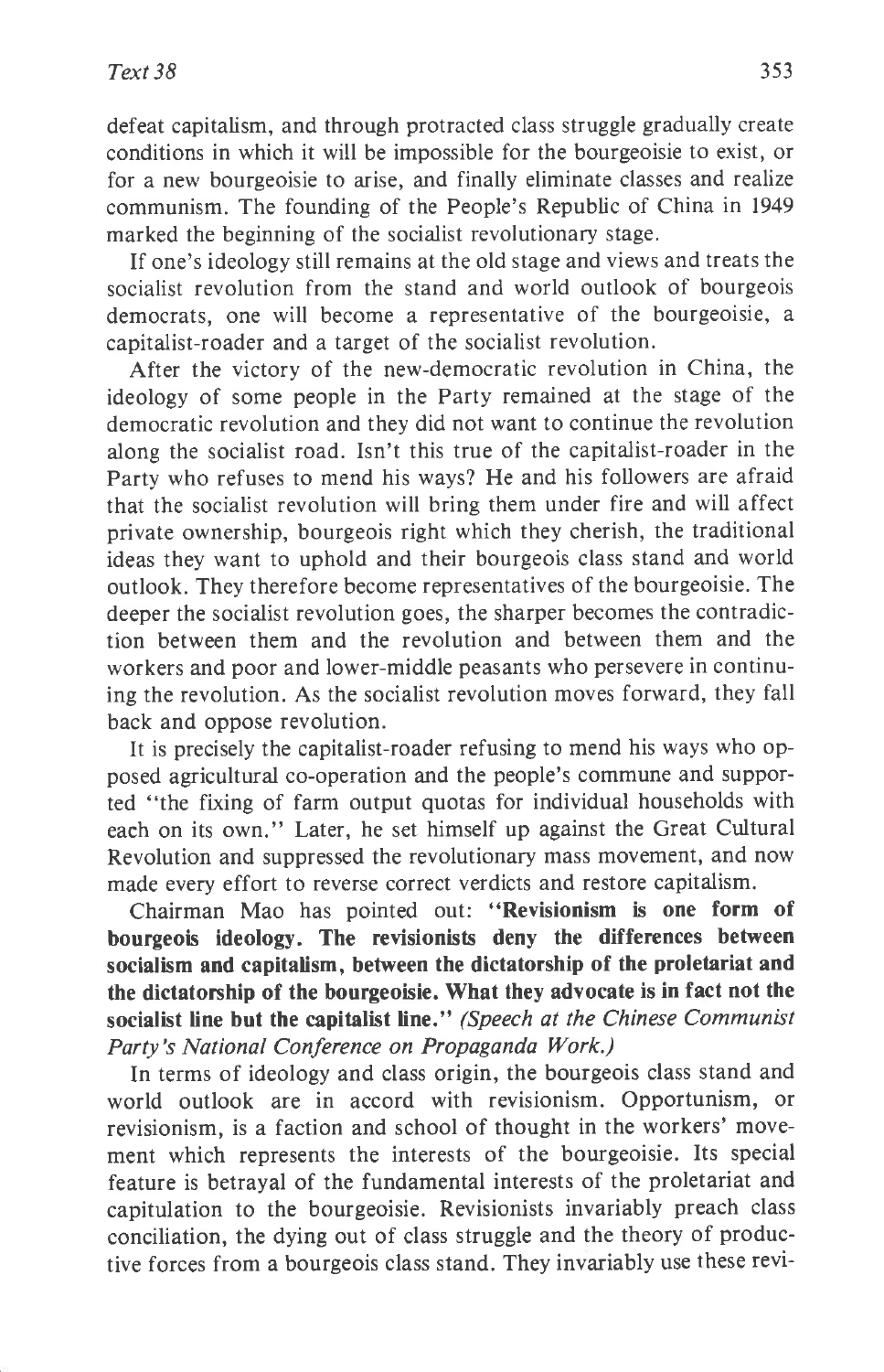sionist fallacies to oppose the class struggle waged by the proletariat against the bourgeoisie, and oppose the dictatorship of the proletariat. From Bernstein and Kautsky to Trotsky and Bukharin, and from Khrushchov and Brezhnev to Liu Shao-chi and Lin Piao, all acted in this way. This is true also of the capitalist-roader who has refused to mend his ways. He put forward the revisionist programme of "taking the three directives as the key link" and advocated the theories of the dying out of class struggle and of productive forces to counter the theories of Marxism-Leninism-Mao Tsetung Thought on class struggle and the dictatorship of the proletariat. He also used it to interfere with and undermine the movement to study the theory of the dictatorship of the proletariat and the criticism of the novel Water Margin, both initiated and led by Chairman Mao. He also used it to push the revisionist line in various fields. The absurdities, which appeared last year in the educational, scientific and technological fields, in literature and art and other spheres in opposition to Chairman Mao's revolutionary line, the Great Cultural Revolution and the socialist new things, all stemmed from this revisionist programme. He whose ideology remains in the stage of the democratic revolution, denying the existence of classes, class contradictions and class struggle in the socialist period, is bound to practise revisionism.

Chairman Mao has said: "What 'taking the three directives as the key link'! Stability and unity do not mean writing off class struggle; class struggle is the key link and everything else hinges on it." This is <sup>a</sup> penetrating criticism of the revisionist programme of "taking the three directives as the key link." We have won great victories in socialist revolution in the past 20 years and more but class struggle has not died out. Members of the defeated class are still around, this class still exists and is still struggling and dreaming of a comeback; the bourgeoisie and the petty bourgeoisie still exist; large numbers of intellectuals who have not been thoroughly remoulded still exist; the force of habit and conventional influences of the small producers still exist and are still engendering the bourgeoisie and capitalism. Are these not facts known to everyone? Were people not greatly shocked at the subversive activities of the anti-Party cliques of Liu Shao-chi and Lin Piao, agents of the bourgeoisie inside the Party who attempted to overthrow the dictatorship of the proletariat and restore capitalism? Isn't the emergence of new bourgeois elements in the Party such as Lin Piao and his like a profound lesson to us? Under such circumstances, how can it be said that class struggle has died out? In putting forward ideas such as "taking the three directives as the key link" and talking of the dying out of class struggle and the theory of productive forces, people like the capitalist-roader in the Party who has refused to mend his ways do not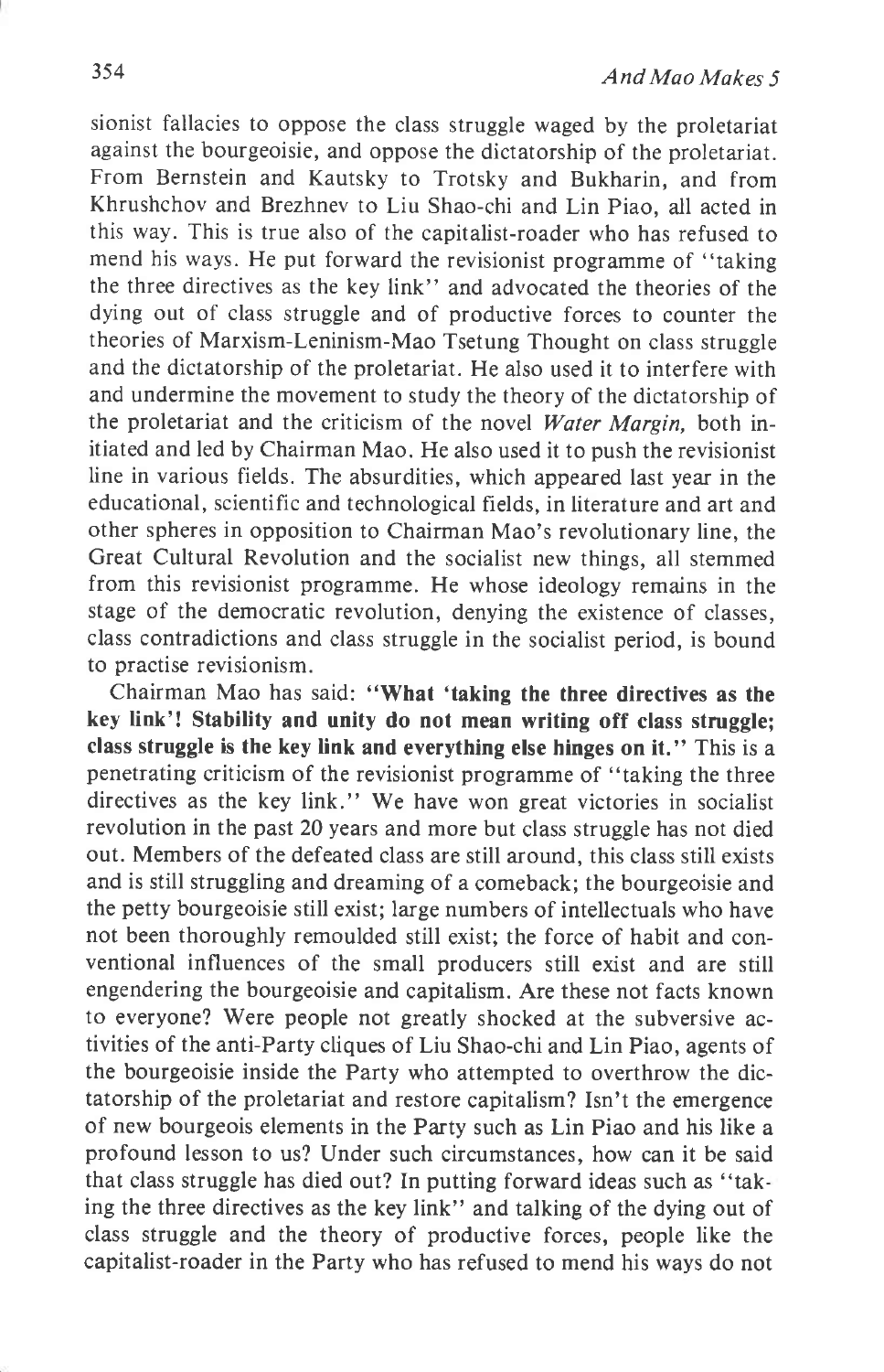## Text 38  $355$

really want to abolish class struggle. What they are really after is to extinguish the struggle waged by the proletariat against the bourgeoisie and fight the proletariat on behalf of the bourgeoisie. They pretend to want stability and unity and to develop production; what they really want is to reject the dictatorship of the proletariat and restore capitalism. Their revisionist line is in fact detrimental to stability and unity and socialist production.

After the victory of the democratic revolution, the issue is whether to stop the revolution at the old stage and not going forward or to persist in making socialist revolution and strive for the goal of communism, that is, whether or not to persevere in making revolution against the bourgeoisie. Herein lies the fundamental difference between proletarian revolutionaries and bourgeois democrats and between Marxists and revisionists. The struggle between the two lines within the Party during the socialist period precisely centres on this issue.

Why does the capitalist-roader in the Party who refuses to mend his ways so resent the Great Cultural Revolution? Why does he regard the socialist new things which have emerged in the Great Cultural Revolution as a thorn in his flesh and something to be got rid of at all costs? Why is he so reluctant to part with the captalist and revisionist trash which was repudiated in the Great Cultural Revolution, and is so eager to reinstate it? This is because, as Chairman Mao has said, "the Great Proletarian Cultural Revolution is in essence a great political revolution carried out under the conditions of socialism by the proletariat against the bourgeoisie and all other exploiting classes." This great revolution smashed the two bourgeois headquarters of Liu Shao-chi and Lin Piao, criticized their revisionist line, brought the capitalist-roaders in the party under fire, made the bourgeoisie in the Party the target of the revolution, criticized the ideologies of the bourgeoisie and all other exploiting classes, and transformed education, literature and art and other parts of the superstructure not in conformity with the socialist economic base. All these run counter to the bourgeois interests represented by the capitalist-roader in the Party who has refused to mend his ways and to the capitalist road he is so eager to take. Because of this, people like him have inevitably become opponents of the Great Proletarian Cultural Revolution.

The birthmarks of the old society remain in socialist society as is the case with bourgeois right and the three major differences between worker and peasant, between town and country and between manual and mental labour. These provide the soil and conditions for engendering the bourgeoisie and capitalism. The long-term task in the period of socialism is to restrict bourgeois right and gradually wipe out the vestiges of the old society. The deeper the socialist revolution goes, the more imperative it is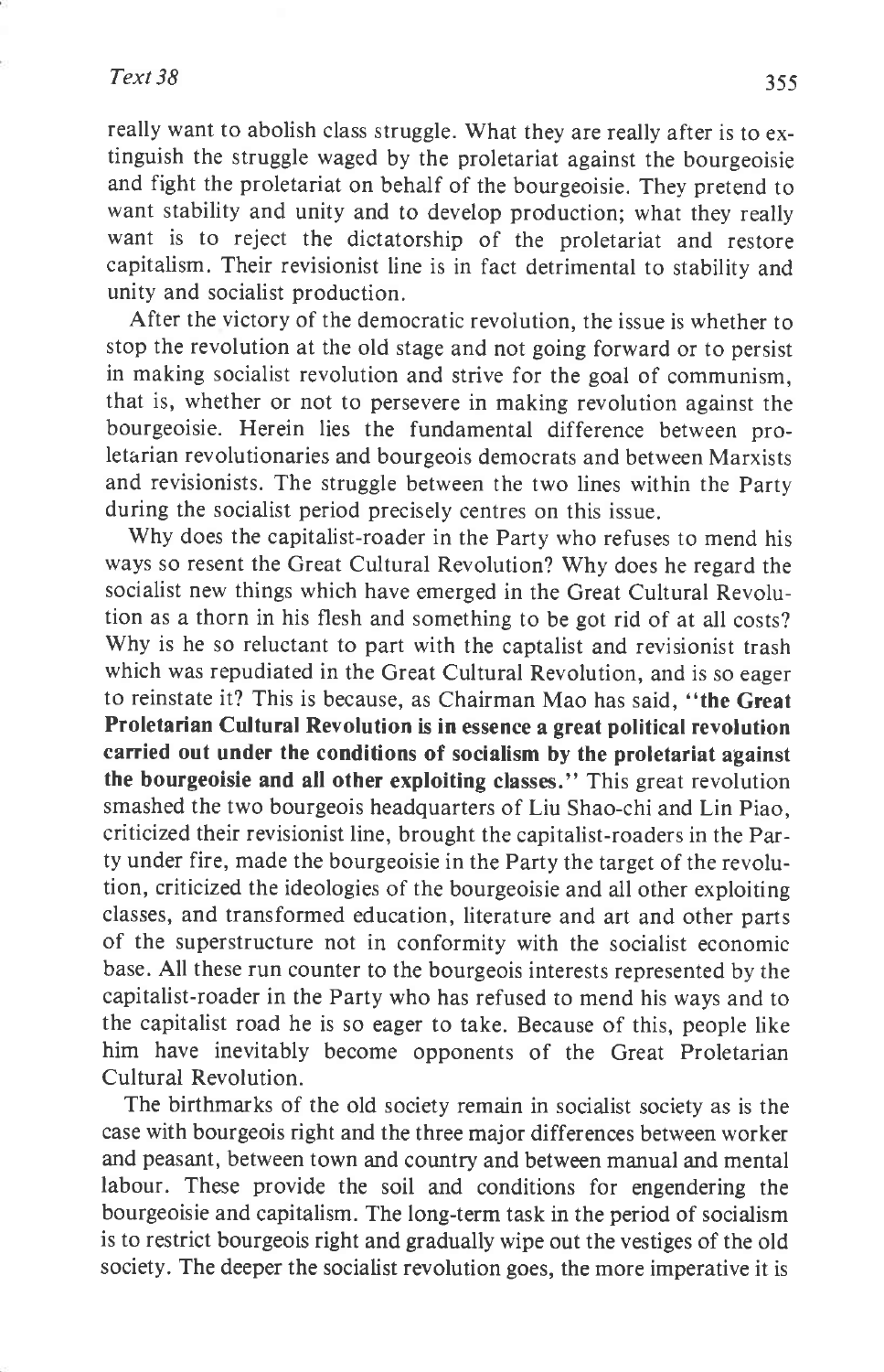for us to put forward this task and set about to accomplish it.

Chairman Mao has pointed out: "Our country at present practises <sup>a</sup> commodity system, the wage system is unequal, too, as in the eight' grade wage scale, and so forth. Under the dictatorship of the proletariat such things can only be restricted. Therefore, if people like Lin Piao come to power, it will be quite easy for them to rig up the capitalist system. That is why we should do more reading of Marxist-Leninist works." This instruction of Chairman Mao's reflects the desire and demands of the proletariat and the revolutionary people to push the socialist revolution forward. At the same time it arouses fear and opposition from people whose ideology still remains at the stage of the democratic revolution. They want to retain these fundamental aspects of bourgeois right. These people come out in opposition when the revolution hits them directly by moving to restrict those aspects of bourgeois right which they wish to uphold. Why does this capitalistroader who refuses to mend his ways hate the socialist new things which restrict bourgeois right in various fields? Why does he censure in every way the criticism of material incentives and of regarding knowledge as private property and other ideas arising from bourgeois right? Why is he so afraid of raising the question of restricting bourgeois right and why is he dead against it? It is because he represents the bourgeoisie and wants to safeguard and strengthen bourgeois right and safeguard and expand the basis on which the bourgeoisie is engendered and survives.

Resentment of and opposition to the socialist revolution stemming from ideology which remains at the stage of the democratic revolution-this is a historical phenomenon which has repeatedly appeared in the Party over the past 20 years and more, For example, our Party in 1953 decided to carry out the policy of planned purchase and marketing, an important step in undertaking socialist revolution and construction. At that time, there were people in the Party who leapt out in firm opposition. They were Communists in name, but spoke out for the urban and rural capitalist forces against the socialist revolution. In the period when agricultural co-operatives were being developed, Liu Shao-chi and his like disbanded large numbers of co-operatives and attacked the movement. What they planned and did was contrary to the wishes and doings of the peasants numbering hundreds of millions, In 1957, when the bourgeois Rightists took advantage of the Party's rectification drive to launch a wild attack upon the proletariat, there were also people in the Party who advocated a bourgeois programme in coordination with the bourgeois Rightists of that time. In 1959, Peng Tehhuai's Right opportunism opposed the Party's general line, negated the great leap forward and the people's communes. This once again exposed the true colours of those who remained bourgeois democrats.